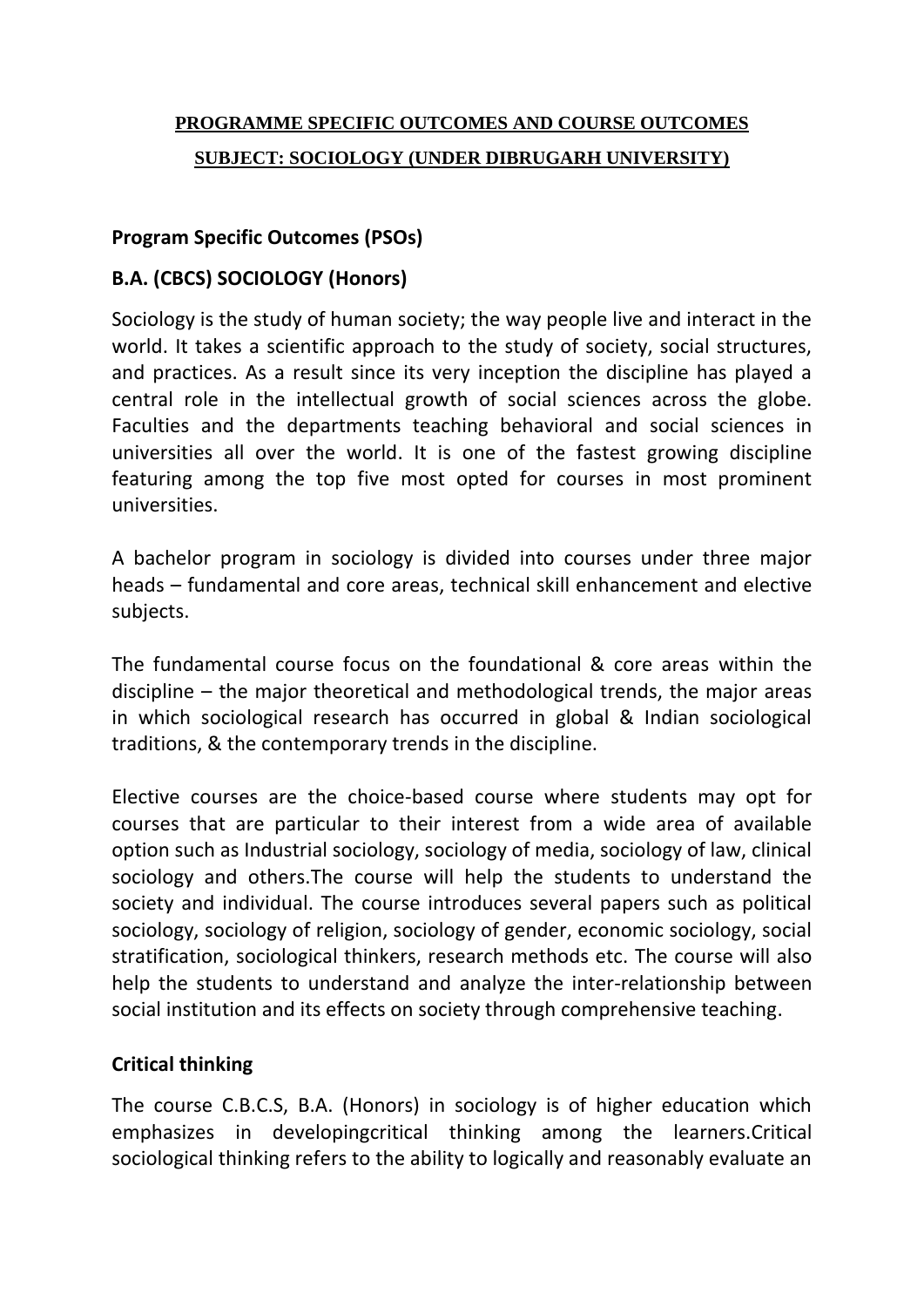argument or problem while maintaining an awareness of and sensitivity to social forces and context.Critical thinking is that it is open to possibilities, seeks out information, and is willing to trust logic and empirical data to take us in the right direction. This thinkingis purposeful, deliberate, and self-regulatory, and arrives at judgments based on well-defined criteria and evidences.The course provides some papers that are framed in such a way that students will be able to analyze the sociological phenomena, and its different execution. After completion of the course, the student will be in a position to analyze the social realities with a critical view.

# **Course Outcome Semester 1**

# **Paper 1.1 Paper Code -C 01 Title of the paper-Introduction to sociology -1**

### **Objectives:**

The course introduced discipline to students from diverse training in capabilities. The course is intended to introduce the student to a sociological way of thinking. It also provides a foundation for other more detailed and specialized courses in sociology.

#### **Outcomes:**

After completion of the course students will be in a position to understand the basic sociological concepts and approaches. It will also enable the students to cultivate critical knowledge on the subject

## **Paper- 1.2 Paper Code-C -2 Title of the paper:Sociology of India**

#### **Objectives:**

This paper introduces the processesand modes of construction of knowledge of India. It aims to draw attention to the key concepts and institutions which are useful for the understanding of Indian society.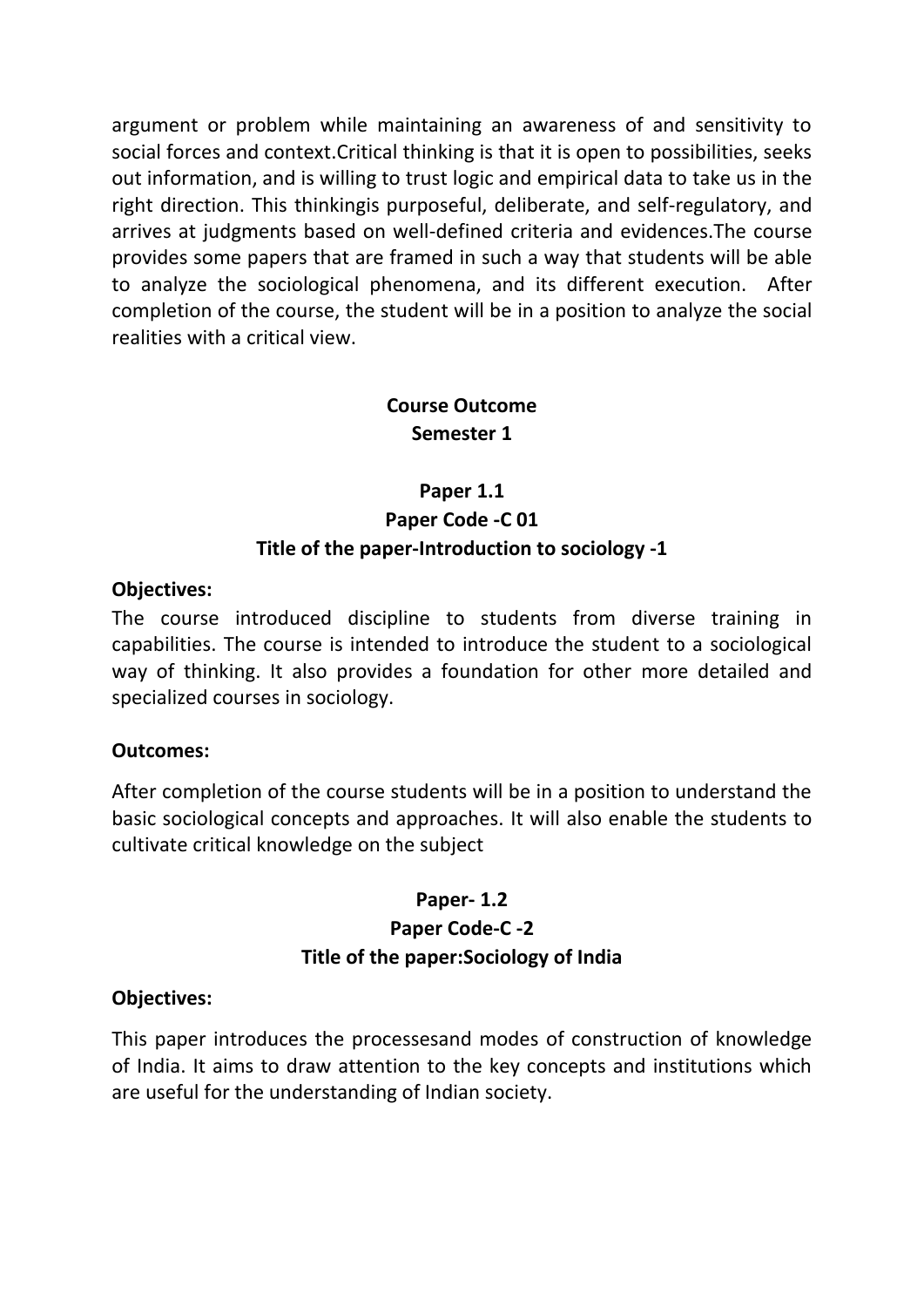The course enables the students to acquire knowledge of Indian society and its institution. It will encourage the students to involve this knowledge in the different debates of society. Also by learning this paper students will be able to face various competitive exams.

# **Paper 2.1 Paper Code: C–3 Title of the paper: Introduction to sociology II**

#### **Objective:**

The course aims to provide a general introduction to sociological thought. The focus of this course is to give the students a flavor of how over a period of time thinkers have conceptualized various aspects of society. This paper also provides a foundation for thinkers in other papers.

#### **Outcomes:**

The course shall guide the students to acquire knowledge on various sociological theories of social aspects. And the acquired knowledge in sociology will help them be better people in the society.

# **Paper 2.2 Paper Code: C-4 Title of the paper- Sociology of India - II**

#### **Objective:**

This paper aims to draw attention to the variety of ideas and debates about India. Further, it critically engages with the multiple socio-political forces and ideologies which shape the terrain of the nation.

#### **Outcome:**

The course enables the students to acquire knowledge of Indian society and its institution. It will also encourage the students to involve this knowledge in the different debates of society. Also, by learning this paper students will be able to face various competitive examination.

**Paper Code: C- 5**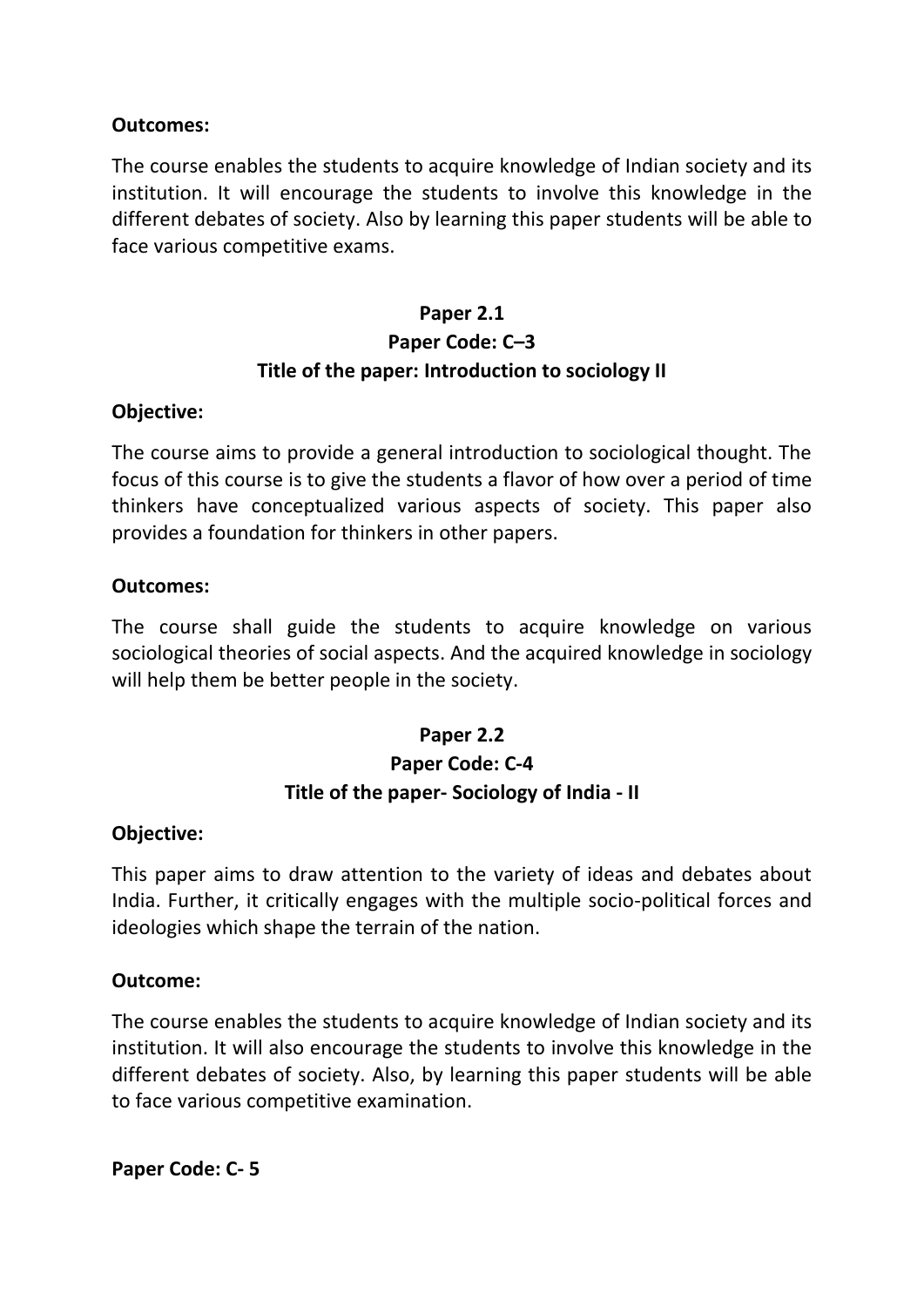### **Title of the paper- Political Sociology**

### **Objective:**

This course introduces the students to some major theoretical debates and concepts in political sociology, while situating these within contemporary political issues. A key thrust of the paper is towards developing a comparative understanding of political relationships through themes such as power, governance and state society relationships.

### **Outcomes:**

Students will able to learn different concepts and theoretical debates related with political sociology. The paper helps to develop a comparative understanding of political relationship through theme such as power, governance and state and society.

## **Paper Code: C- 6 Title of the paper-Sociology of Religion**

#### **Objective:**

This paper aims to draw attention as it lays primacy to the understanding of religious overwhelming. Drawing heavily from classical writings on the subject it reinforces importance of the position developed in these texts. This paper is to follow up the linkage between social and religion registers mentioned in the outline.

#### **Outcomes:**

Students are able to understand one of the prime institutions of religion, its impacts on our society and how the power of religion can be motivated in a positive way for developing our society.

### **Paper Code: C- 7 Title of the paper- Sociology of Gender**

#### **Objective:**

The course introduces gender as a critical sociological lens of enquiry in relation to various social fields. It also interrogates the categories of gender, sex, and sexuality.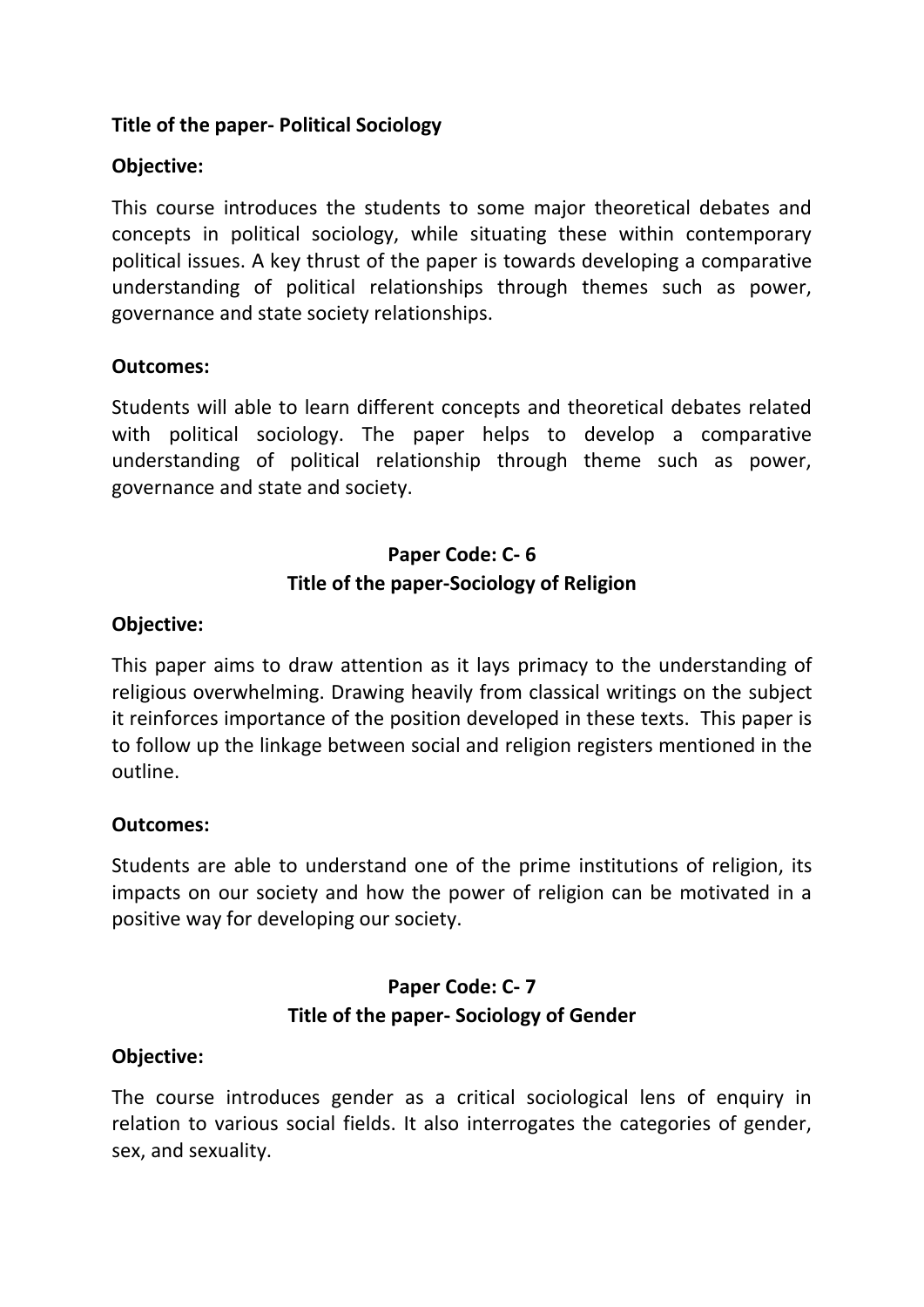The paper will enable students to achieve knowledge on gender as a critical sociological lens of enquiry in relation to various social fields. It also interrogates the categories of gender, sex, and sexuality.

## **Core Course 08 Title of the paper- Economic Sociology**

#### **Objective:**

This course provides an understanding of the social cultural bases of economic activity. It highlights the significance of sociological analysis for the study of economic processes in local and global contexts.

#### **Outcomes:**

By this paper students will be enabled to achieve knowledge on the perspectives in Economic Sociology, different forms of exchange of money. Different systems of production, circulation and consumption of modern society and their impacts also the analysis of contemporary issues help them to have idea on economic activity of human society.

## **Core Course 09 Title of the paper- Sociology of Kinship**

#### **Objective:**

This course aims to introduce general principles of kinship and marriage by reference to key terms and theoretical statements substantiated by ethnographies. The course looks at the trajectories and new directions in kinship studies.

#### **Outcomes:**

This paper helps students to make knowledge about different kinship systems of different societies of the world. Family and marriage, are the two primary institutions of human society which creates the kinship system of society.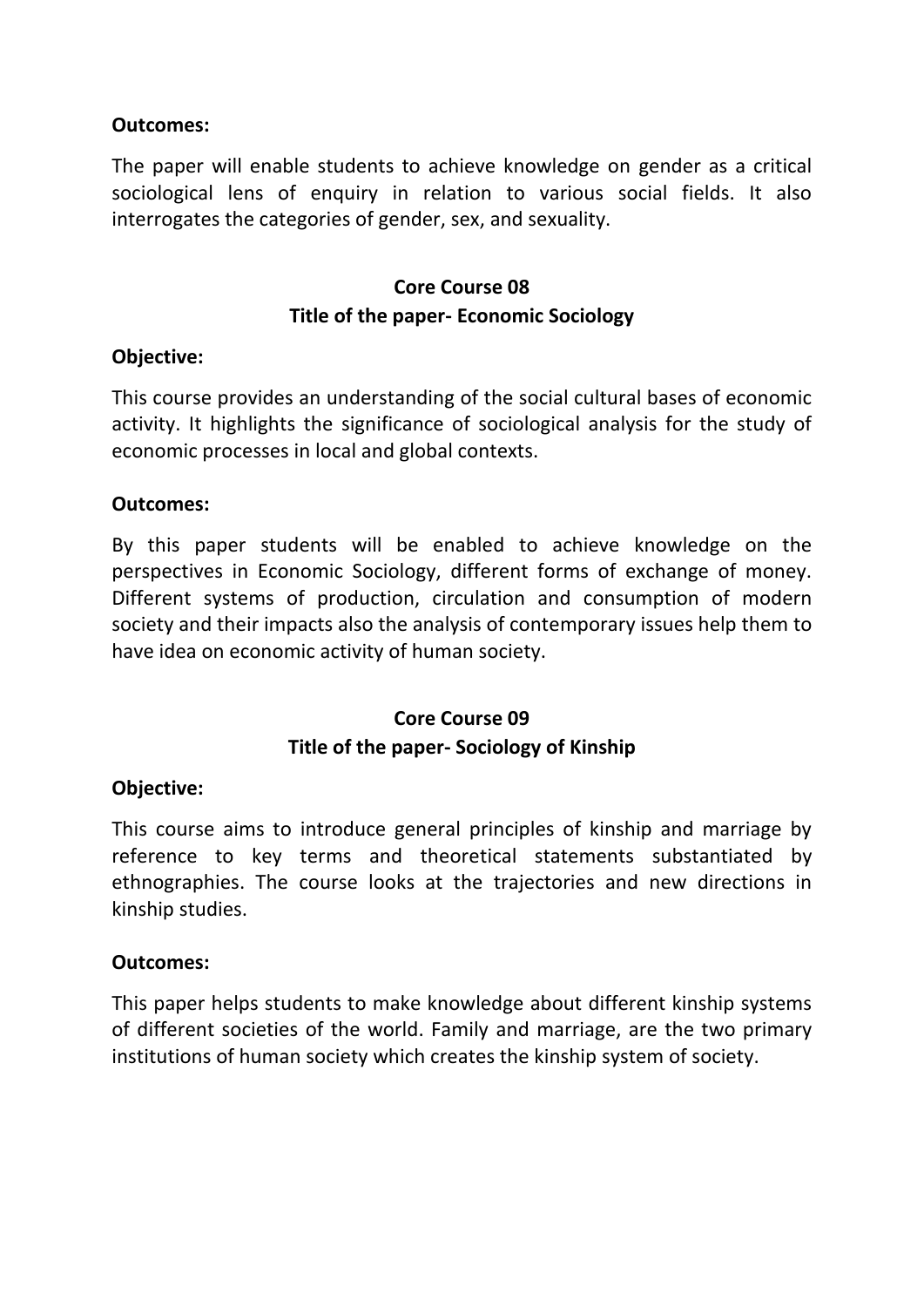## **Core Course 10 Title of the paper- Sociology of Stratification**

### **Objective:**

This course introduces students to sociological inequalities. It acquaints students with principal theoretical perspectives and diverse forms of social inequality in articulation with each other.

### **Outcomes:**

Though this course student will be able to know how inequality creates differentiation in human society and makes society into hierarchy. There are many theories regarding stratification by notable sociologists like Marx, Weber on the relation of caste, race and ethnicity, feminism and gender Stratification in our society. Modern society provide people to make their life more fruitful with new achievements and position in society by the opportunity of mobility.

## **Core Course 11 Title of the paper-Sociological Thinkers – I**

## **Objective:**

This course introduces the students to the classics in the making of the discipline of sociology through selected thinkers. The pioneer of sociology August Comte, Karl Marx, Max Weber, Emile Durkheim's great work and contribution to this field makes the subject more effective.

### **Outcomes:**

Students will learn the theories related with sociology by which they will able to achieve knowledge on the subject. This paper helps the students to have an orientation to classical theories in the making of the discipline of sociology.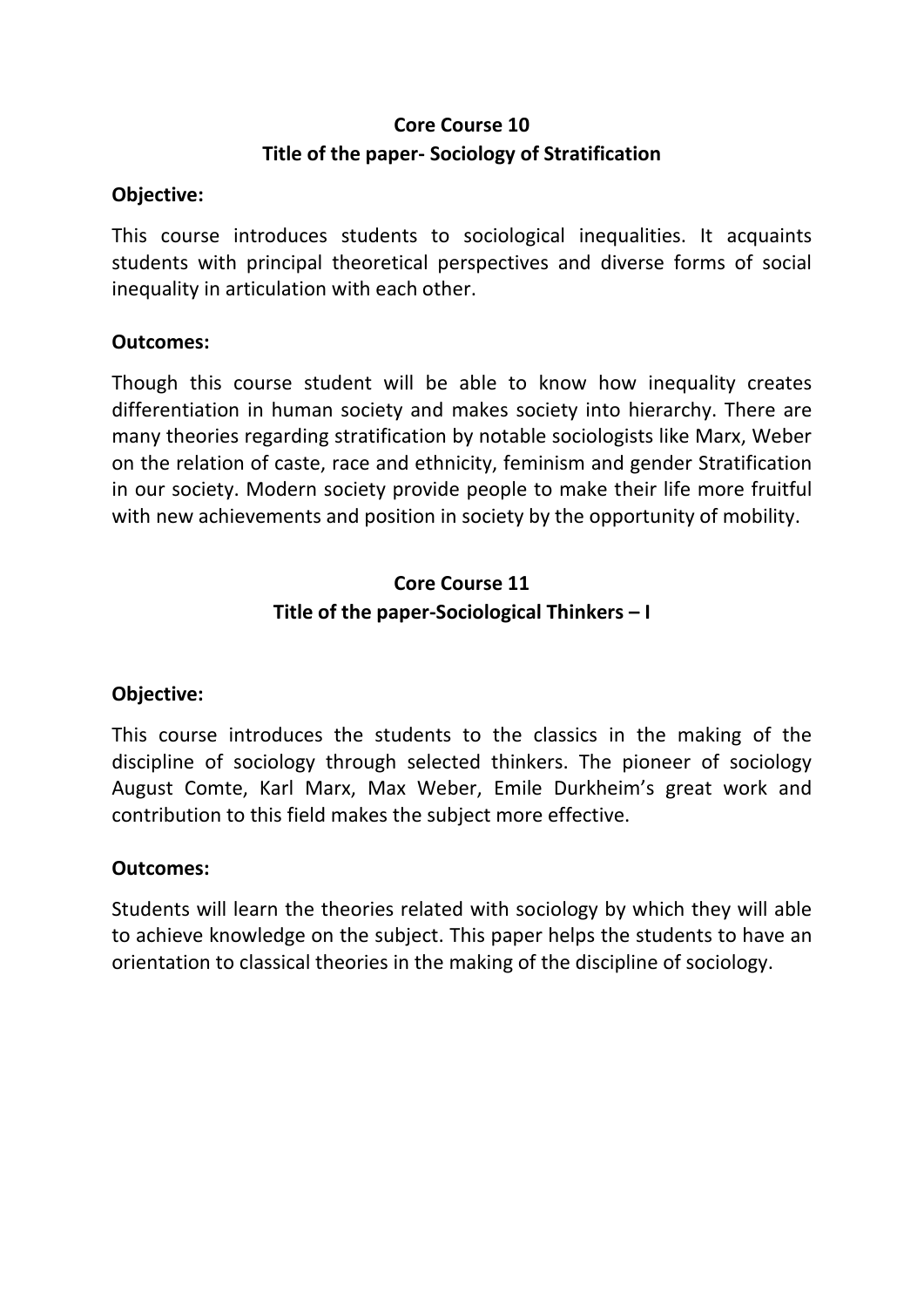## **Core Course 12 Title of the paper-Sociological Research Methods – I**

### **Objectives:**

This course is a general introduction to the methodologies of sociological research methods. It will provide the students with some elementary knowledge of the complexities and philosophical underpinning of research.

#### **Outcomes:**

Research methodology is transformative and central to an enhanced postgraduate research experience. Research methods courses offer students the opportunity to learn the various aspects of the research process, framing useful research questions, research design, data collection, analysis, writing and presentation. In this case, it will allow students to form the correct approach to start a research based on sociological methodology's

## **Core Course 13 Title of the paper-Sociological Thinkers – II**

#### **Objectives:**

This course introduces the students to the post classical thinking though some original texts. This paper helps the students to have an orientation to post classical theories in the making of the discipline of sociology.

### **Outcomes:**

This course will let students gain more critical thinking process and see through important texts will eventually will align their sociological thought to post classical theories.

## **Core Course 14 Title of the paper-Sociological Research Methods – II**

#### **Objectives:**

This course is a general introduction to the methodologies of Sociological Research. This is an introductory course on how research is actually done with emphasis on formulating research design, methods of data collection, and data analysis. It will provide the students with some elementary knowledge on how to conduct both, qualitative and quantitative research.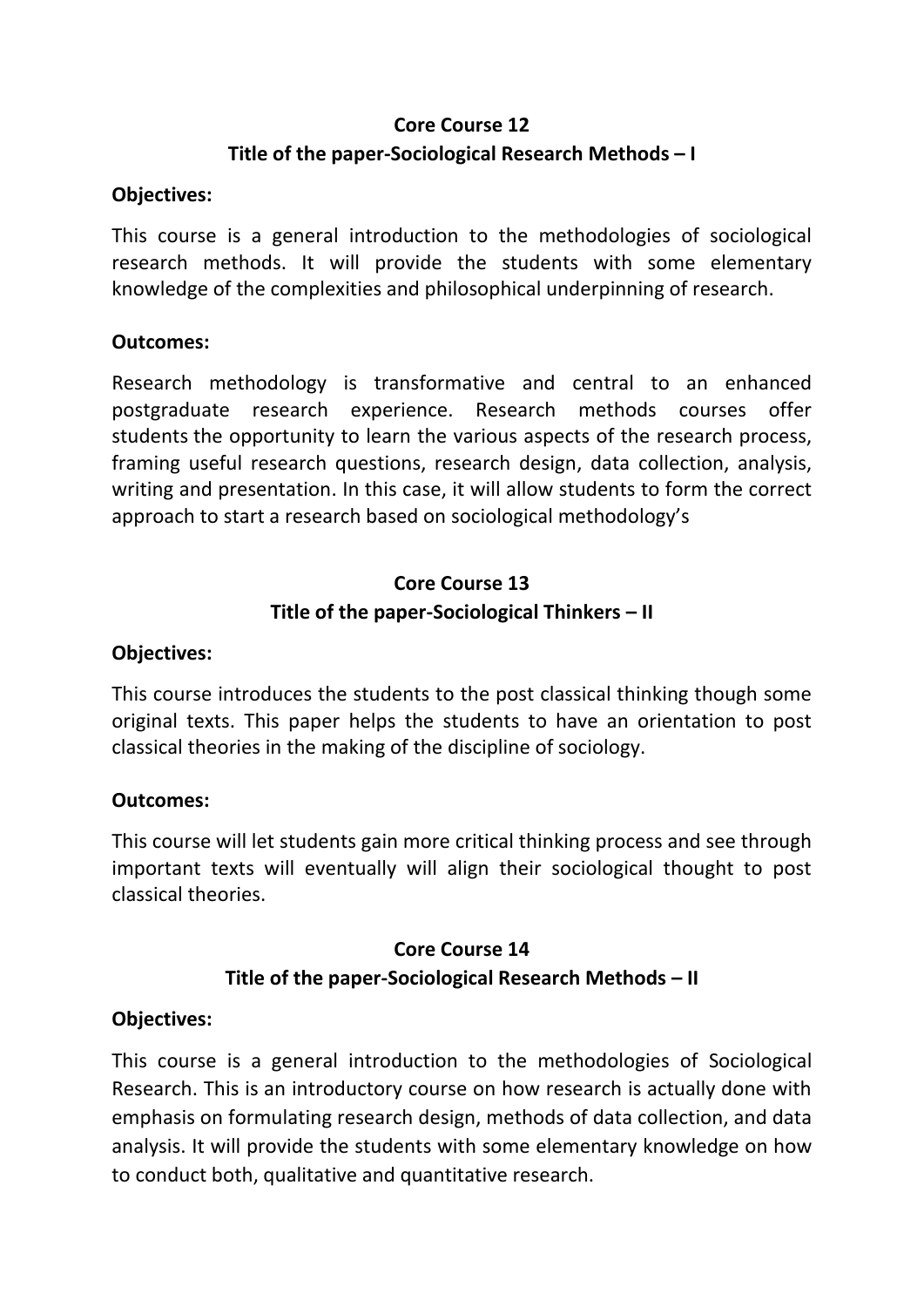This course will let students form more knowledge on how a sociological research is one, the various data collection methods, data analysis and research design. All of this will let students master the research area and become sociological thinkers and researchers.

### **Discipline Specific Elective 03**

### **Environmental Sociology**

#### **Objective:**

This course is designed to introduce students to the core debates of environmental sociology, different approaches within the sub-discipline and how these approaches may be used to understand environmental issues and movements in India.

#### **Outcome:**

This course will let students learn and understand all the aspects of environmental sociology and its various sub-disciplines. It will provide the students with clearer picture of India's environmental condition and issues.

### **Discipline Specific Elective 04**

### **Sociology of Work**

### **Objective**:

This course is designed to introduce the idea that though work and production have been integral to societies through time, the origin and spread of industrialization made a distinct rupture to that link. This rupture can also be seen mirrored in the coming of sociology as a discipline that considered work as central to the study of society. Based on this premise the paper goes on to provide an outline as to how values and ideals of pluralized industrialism(s) have caused an absorbed multiple transformative shift to the local and global social networks of the contemporary world.

#### **Outcomes:**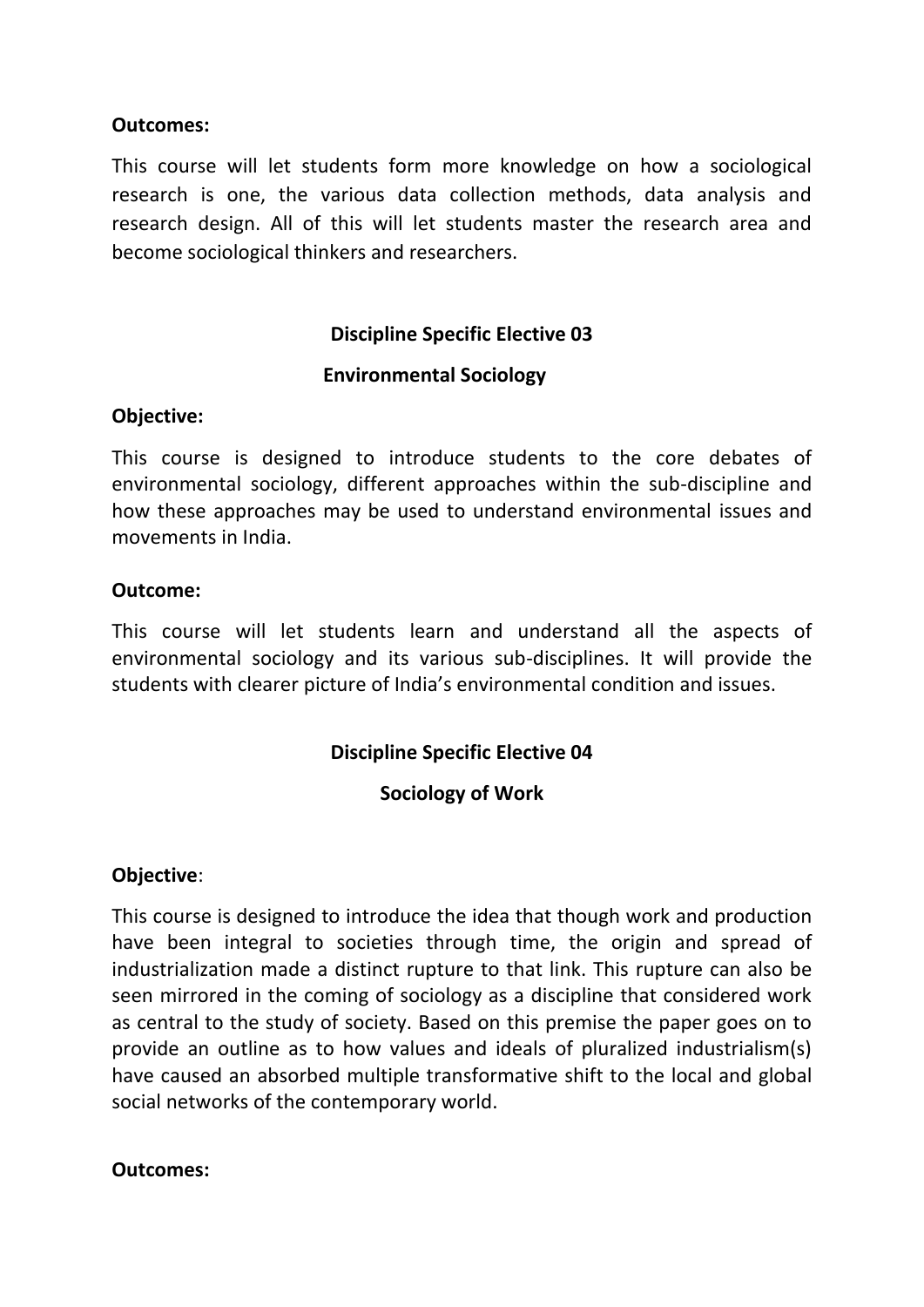This course will allow students to learn more about the sociology of work and how it is an important part of society.This lesson will also give the students more idea on the values and ideals of pluralized industrialism and how it has absorbed multiple transformative shifts in the local and global social networks.

# **Generic Elective 01 Title of the paper- Indian Society: Images and Realities**

### **Objective:**

This course seeks to provide an interdisciplinary introduction to Indian society. It will help students for sociological understanding of the Indian Civilization, Colony, Nation and Society. Different Indian institution like caste, religion, ethnicity, family and gender political economy are the prime concepts have to understand.

### **Outcomes:**

This course will help students formulate more thoughts and understand the Indian society. It will also provide an understanding of the Indian civilization, its colony as well as the whole nation.Primary concepts which will be undertaken here will be-caste, religion, ethnicity,family and gender political economy.

## **General elective -02 Paper Title- Family and intimacy**

### **Objective:**

Family is one of the vital institutions of human society. It is experienced intimately and debated keenly. This course attempts to introduce students to range of contemporary concerns pertaining to this institution from a social perspective and with an interdisciplinary orientation.

### **Outcomes:**

After completion of the course students will be able to understand the importance of family in Indian society. It will also provide more understanding into the concept of intimacy in the family from a social perspective.

## **General elective -03 Paper Title- Rethinking Development**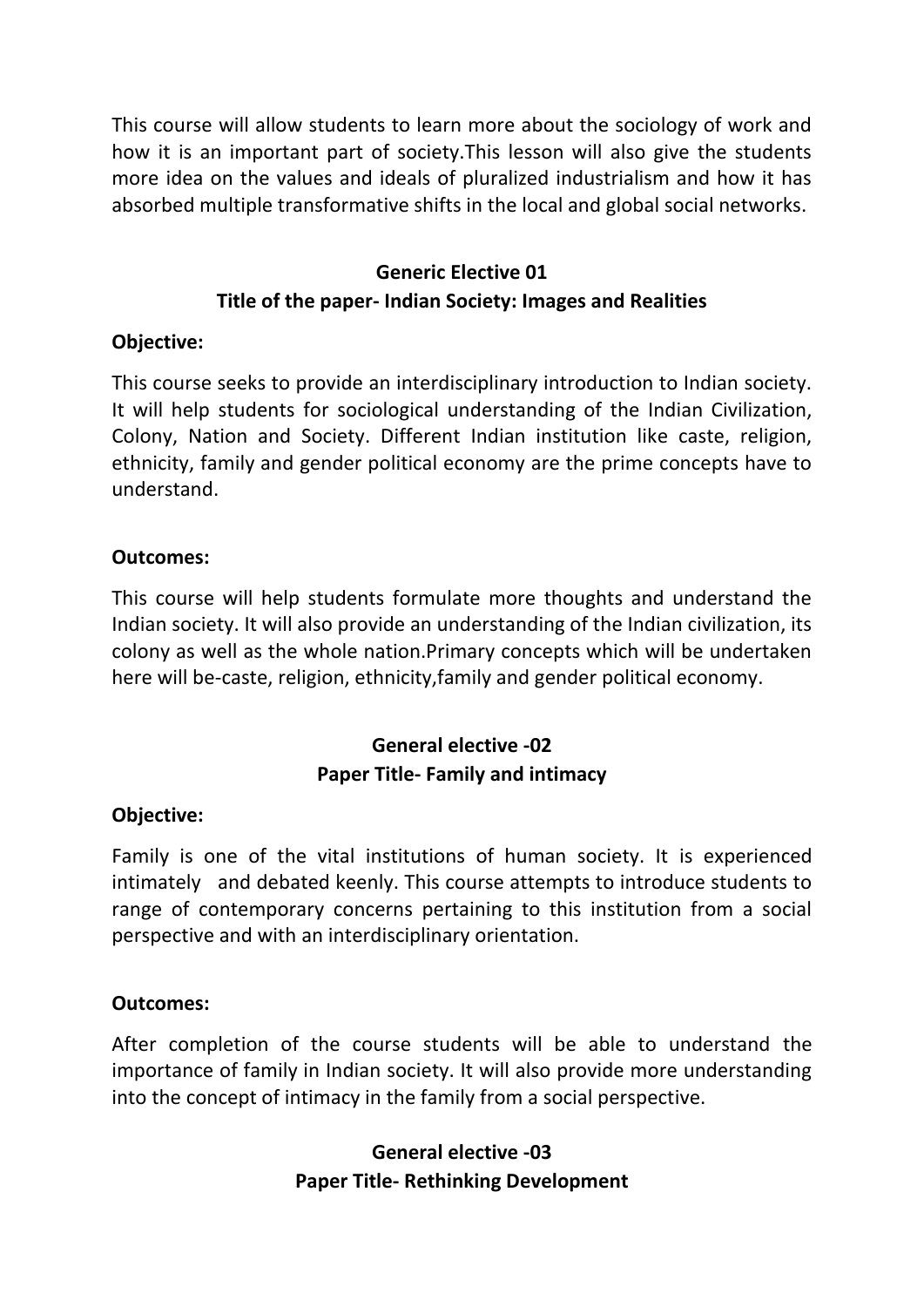### **Objectives:**

This paper examines the ideas of development from a sociological perspective. It introduces students to different approaches to understanding development and traces the trajectory of Indian experience with development from an interdisciplinary perspective.

### **Outcomes:**

This paper assists students in developing new thought processes and understanding societal development from a sociological standpoint. It teaches students about various perspectives on development and follows the trajectory of India's development experience.

# **General elective -04 Paper Title- Gender and Violence**

### **Objectives:**

Gendered and Violence is routine and spectacular, structural as well as situated. This course attempts to provide an understanding of the logic of that violence, awareness of its most common forms and tries to equip the students with a sociologically.

### **Outcome:**

This course aims to give students a sociological grasp of the logic of violence, as well as an awareness of its most common forms. Gendered and violent behavior is both common and extraordinary, structural as well as contextual.

## **Generic Elective 05 Title of the paper- Sociology of Social Movements**

### **Objective:**

This course looks at Social Movements from a sociological perspective. It introduces the contexts and concepts of Social Movements and attempts to theoretically locate them through concrete case studies.

### **Outcome:**

Students will be able to examine Social Movements. It explains the circumstances and concepts of social movements and strives to locate them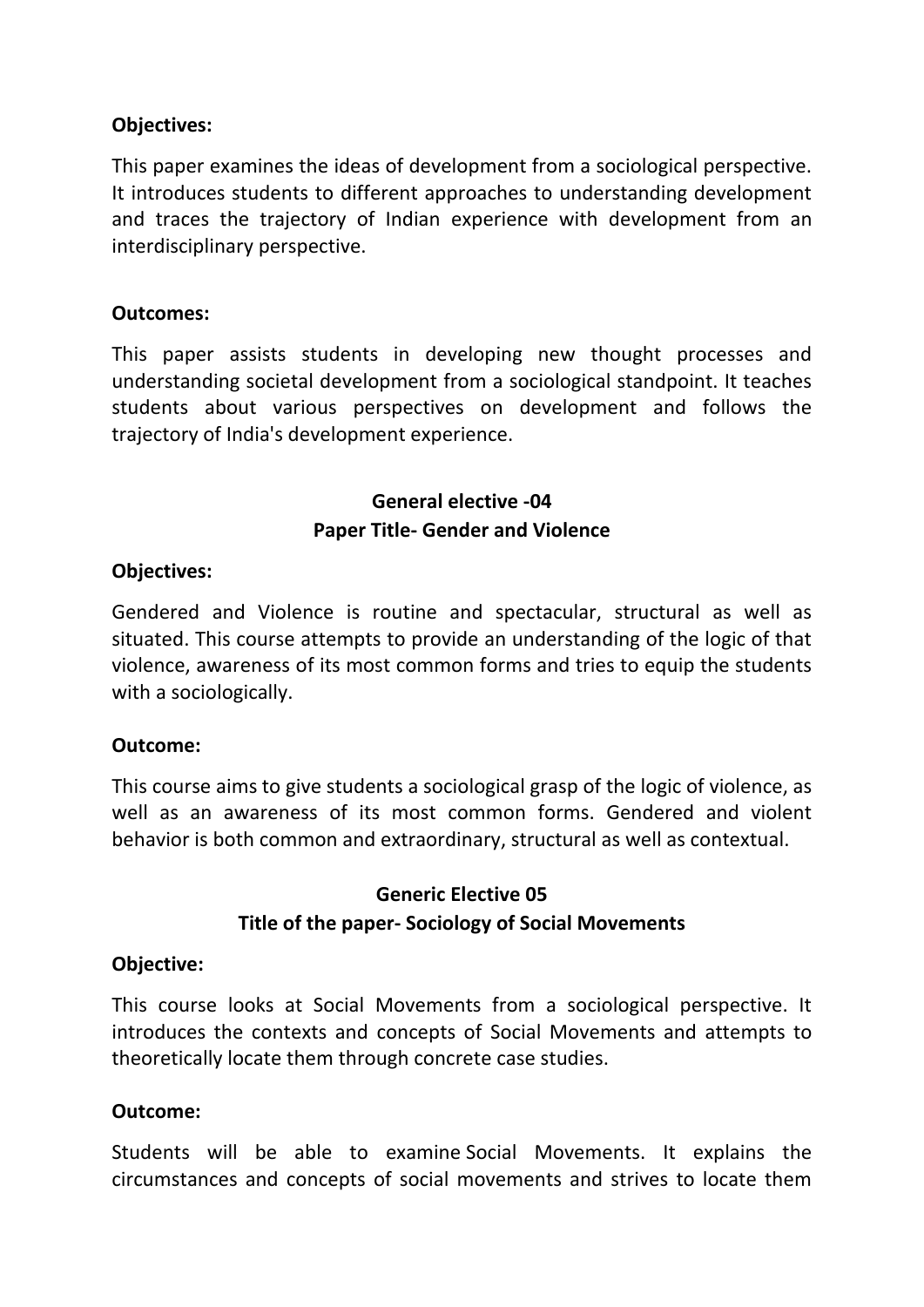theoretically via specific case studies. Students will be able to study about the circumstances and concepts of social movements, as well as make theoretical attempts to locate them through case studies. They will be inspired and able to change their world if they are aware of the history of numerous Social Movements.

## **Generic Elective 06 Title of the paper- Sociologyof Education**

### **Objectives:**

This course intends to familiarize the students with perspectives on the social meaning of education and the relationship between education society. This includes issues of knowledge, comprehension, empowerment contestation to sites and practices of education.

### **Outcomes:**

The goal of this course is to introduce students to different perspectives on the social purpose of education and the relationship between education and society. This involves topics such as knowledge, comprehension, empowerment, and contestation of educational places and practices.

## **Generic Elective 07 Title of the paper- Sociology of Media**

### **Objectives:**

The purpose of this paper is to introduce the students to certain major themes of outlining the interconnection between media and society. The focus specifically is on the transmission and reception of media content and thus the various sections in this paper study the production, control and reception of media and its representations.

### **Outcomes:**

This paper gives knowledge to introduces students to a number of significant concepts related to the interplay of media and society. Students will understand the role of media in sociology and its aspects.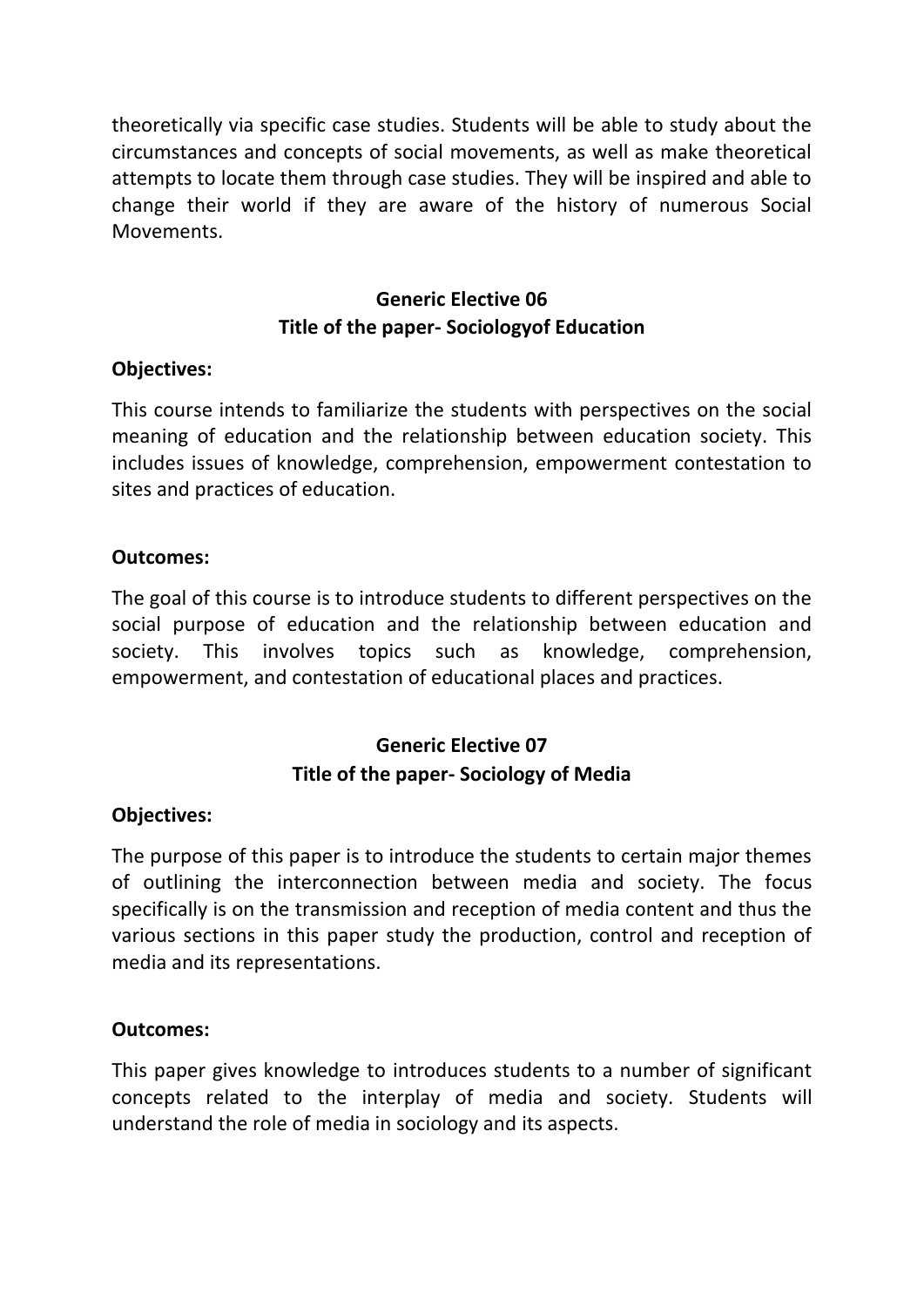### **Generic Elective 08 Title of the paper- Population and society**

### **Objectives:**

This courseprovides a critical understanding of the interface between population and society. It analyses the role of fertility, morality and migration on the composition, size and structure of population. The course discussed the various issue of domestic and international population movement and their economic, political and social implication.

#### **Outcomes:**

This course offers students with a critical grasp of the population-society interface. It examines the impact of fertility, morality, and migration on population composition, growth, and structure. Students will be able to understand the economic, political, and social implications of domestic and worldwide population movements.

# **B.A. (Program) Core Course-01 Title of the Paper-Introduction to Sociology**

### **Objective:**

This course is a broad introduction to the discipline of sociology. It familiarizes the students with the history and some of the fundamental concepts and concerns of the discipline.

#### **Outcomes:**

This course helps the students to familiarizes with the history of sociology and the fundamental concepts of the subjects.

# **B.A. Program Core Course 02 Title of the Paper-Sociology of India**

#### **Objective:**

This paper aims to provide an outline of the institutions and processes of Indian society. The central objective of this course is to encourage students view the Indian reality through a sociological lens.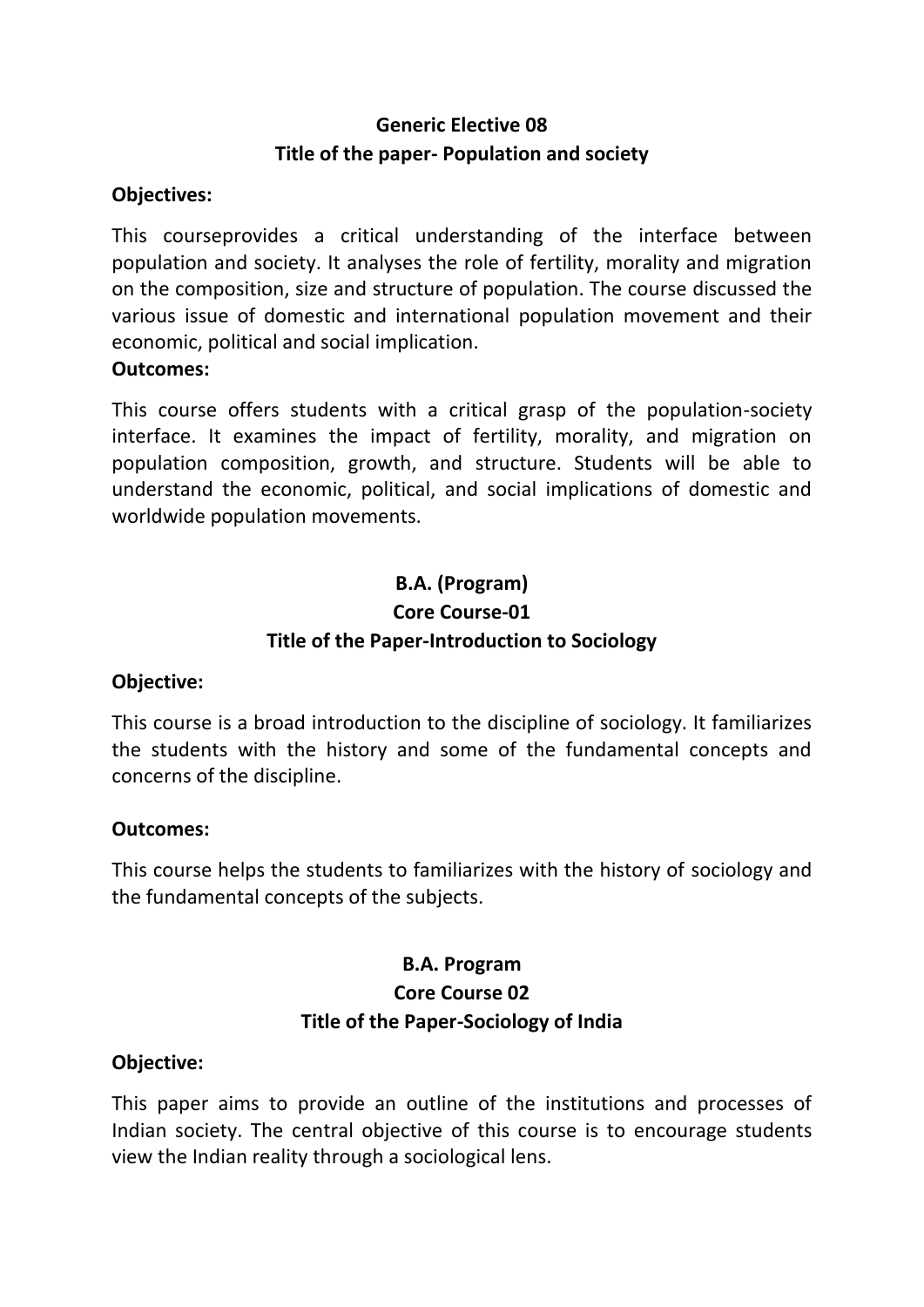The study discusses India's Plural Society, as well as its political, economic, and cultural pluralism trends. Students will gain understanding of caste, tribe, class, village, family, and kinship, including their meanings, definitions, and changing trends.

## **B.A. Program Core Course-03 Title of the Paper- Sociological Theories**

#### **Objective:**

This paper aims to familiarize the students with social theory of prominent sociologists for knowing social fact and issues.

#### **Outcomes:**

Students will have a better understanding of social, political, economic, and intellectual situations as a result of this paper.

## **B.A. Program Core Course 04 Title of the Paper- Methods of sociological inquiry**

### **Objectives:**

To introduce students with the nature of scientific methods in social research. To enhance the research interests and inculcate the spread of inquiry among the students, who will be motivated to continue higher studies.

#### **Outcomes:**

Students are able to comprehend what research is, its purpose, and scope, as well as learn about qualitative and quantitative research methods.